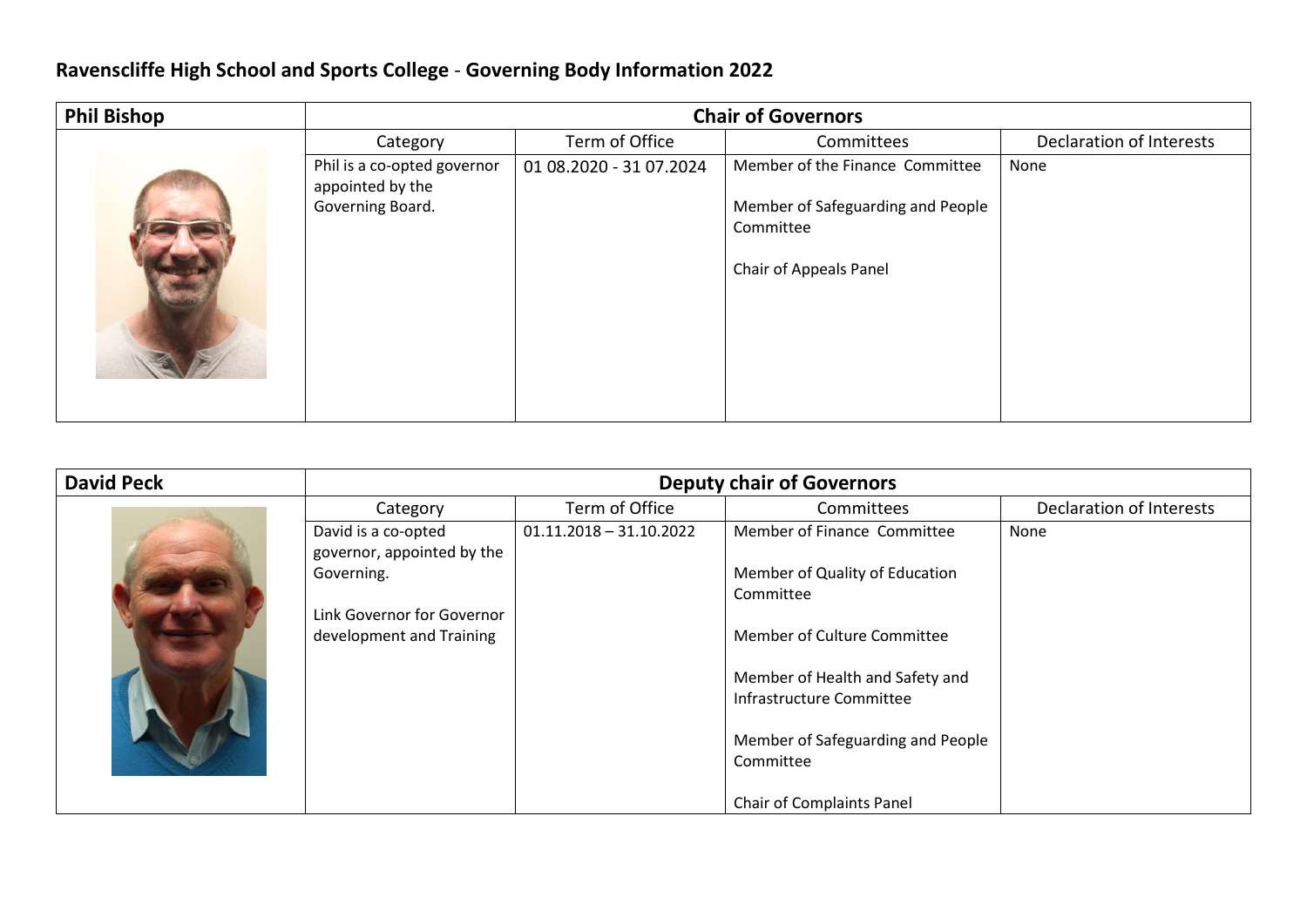| <b>Duncan Beaumont</b> | <b>Associate Member</b>                                                                                                                   |                          |                                                                                                                    |                          |
|------------------------|-------------------------------------------------------------------------------------------------------------------------------------------|--------------------------|--------------------------------------------------------------------------------------------------------------------|--------------------------|
|                        | Category                                                                                                                                  | Term of Office           | Committees                                                                                                         | Declaration of Interests |
|                        | Duncan is an Associate<br>Member of the Governing<br>Board appointed by the<br>Governing Board<br>Has voting rights on<br>committees only | $1.09.2018 - 31.08.2022$ | Member of Health and Safety and<br>Infrastructure committee<br>Member of Finance Committee<br>Chair of Staff panel | None                     |

|                        | <b>Associate Member</b>                                                                                                                 |                         |                                                                            |                                                                    |
|------------------------|-----------------------------------------------------------------------------------------------------------------------------------------|-------------------------|----------------------------------------------------------------------------|--------------------------------------------------------------------|
| <b>Austin Crowther</b> |                                                                                                                                         |                         |                                                                            |                                                                    |
|                        | Category                                                                                                                                | Term of Office          | Committees                                                                 | <b>Declaration of Interests</b>                                    |
|                        | Austin is associate member<br>of the governing board<br>appointed by the<br>Governing Board.<br>Has voting rights on<br>committees only | 27.04.2018 - 26.04.2022 | Member of Quality of Education<br>Committee<br>Member of Culture Committee | Austin is a member of the<br>Governing Body at Highbury<br>School. |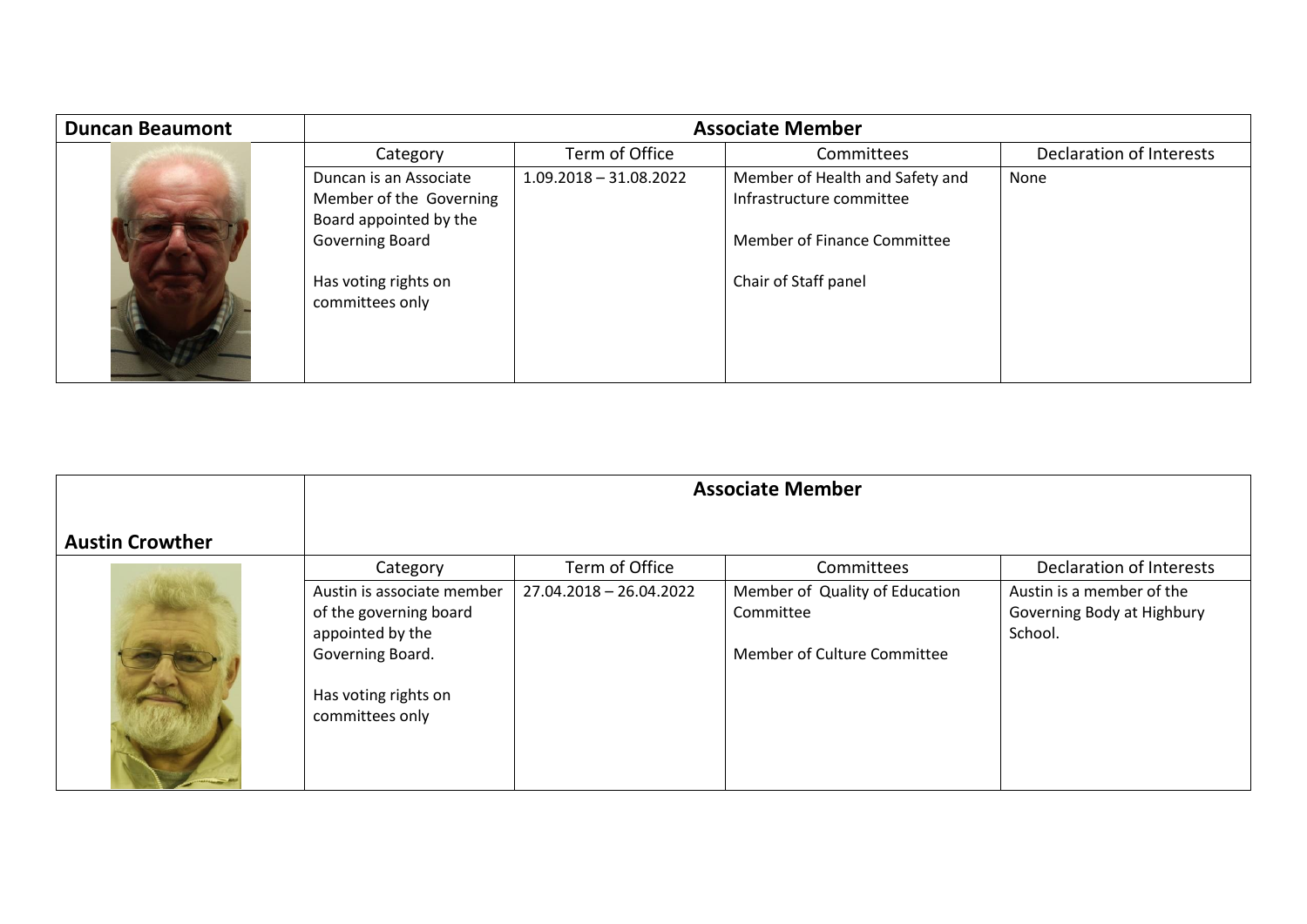| <b>Karen Graham</b> | <b>Local Authority Governor</b>                                            |                         |                                                 |                          |
|---------------------|----------------------------------------------------------------------------|-------------------------|-------------------------------------------------|--------------------------|
|                     | Category                                                                   | Term of Office          | Committees                                      | Declaration of Interests |
|                     | Karen is a Local Authority<br>Governor appointed by the<br>Local Authority | 01.09.2018 - 31.08.2022 | Vice Chair of Quality of Education<br>Committee | None                     |

| <b>Jill Grant</b> | <b>Co-opted Governor</b>     |                         |                                   |                          |
|-------------------|------------------------------|-------------------------|-----------------------------------|--------------------------|
|                   | Category                     | Term of Office          | Committees                        | Declaration of Interests |
|                   | Jill is a Co-Opted Governor, | 01.12.2018 - 30.11.2022 | Chair of Quality of Education     | None                     |
|                   | appointed by the             |                         | Committee                         |                          |
|                   | Governing Board.             |                         |                                   |                          |
|                   |                              |                         | Member of Safeguarding and People |                          |
|                   | Lead governor on             |                         | Committee                         |                          |
|                   | Safeguarding                 |                         |                                   |                          |
|                   |                              |                         | Chair of Discipline, Behaviour &  |                          |
|                   |                              |                         | <b>Exclusion panel</b>            |                          |
|                   |                              |                         |                                   |                          |
|                   |                              |                         |                                   |                          |
|                   |                              |                         |                                   |                          |
|                   |                              |                         |                                   |                          |
|                   |                              |                         |                                   |                          |
|                   |                              |                         |                                   |                          |
|                   |                              |                         |                                   |                          |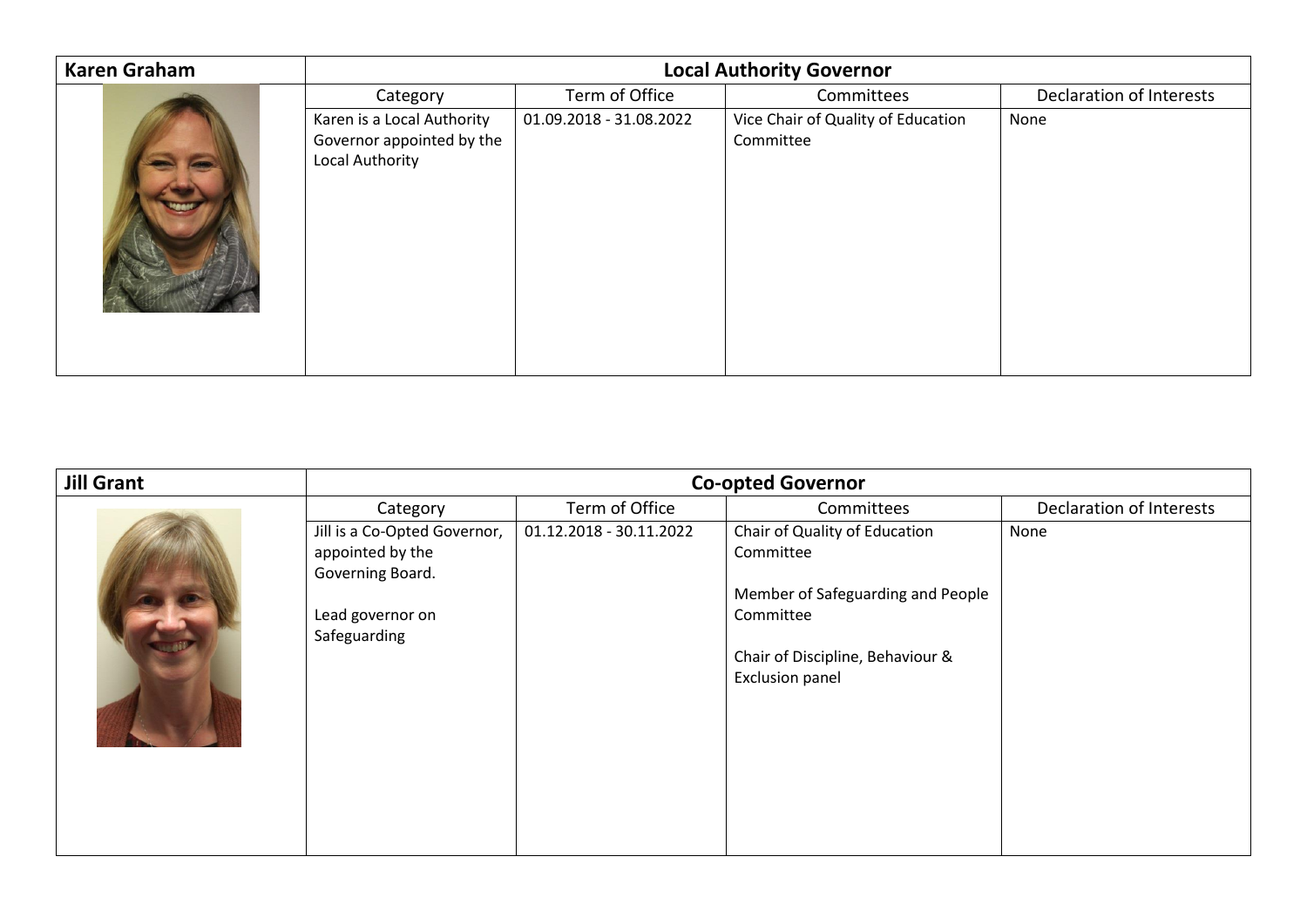| <b>Kate Woods</b> | <b>Parent Governor</b>                                                                                        |                        |            |                          |
|-------------------|---------------------------------------------------------------------------------------------------------------|------------------------|------------|--------------------------|
|                   | Category                                                                                                      | Term of Office         | Committees | Declaration of Interests |
|                   | Kate is a Parent Governor,<br>elected by parents/carers<br>of the students at the<br>Ravenscliffe High School | 01 09.2019 - 31.8.2023 |            | None                     |

| <b>Fiona Harrison</b> | <b>Associate Member</b>    |                         |                                |                          |
|-----------------------|----------------------------|-------------------------|--------------------------------|--------------------------|
|                       | Category                   | Term of Office          | Committees                     | Declaration of Interests |
|                       | Fiona is a Co-Opted        | $17.10.2019 - 16.10.23$ | Member of Quality of Education | None                     |
|                       | Governor, appointed by the |                         | Committee                      |                          |
|                       | Governing Board.           |                         |                                |                          |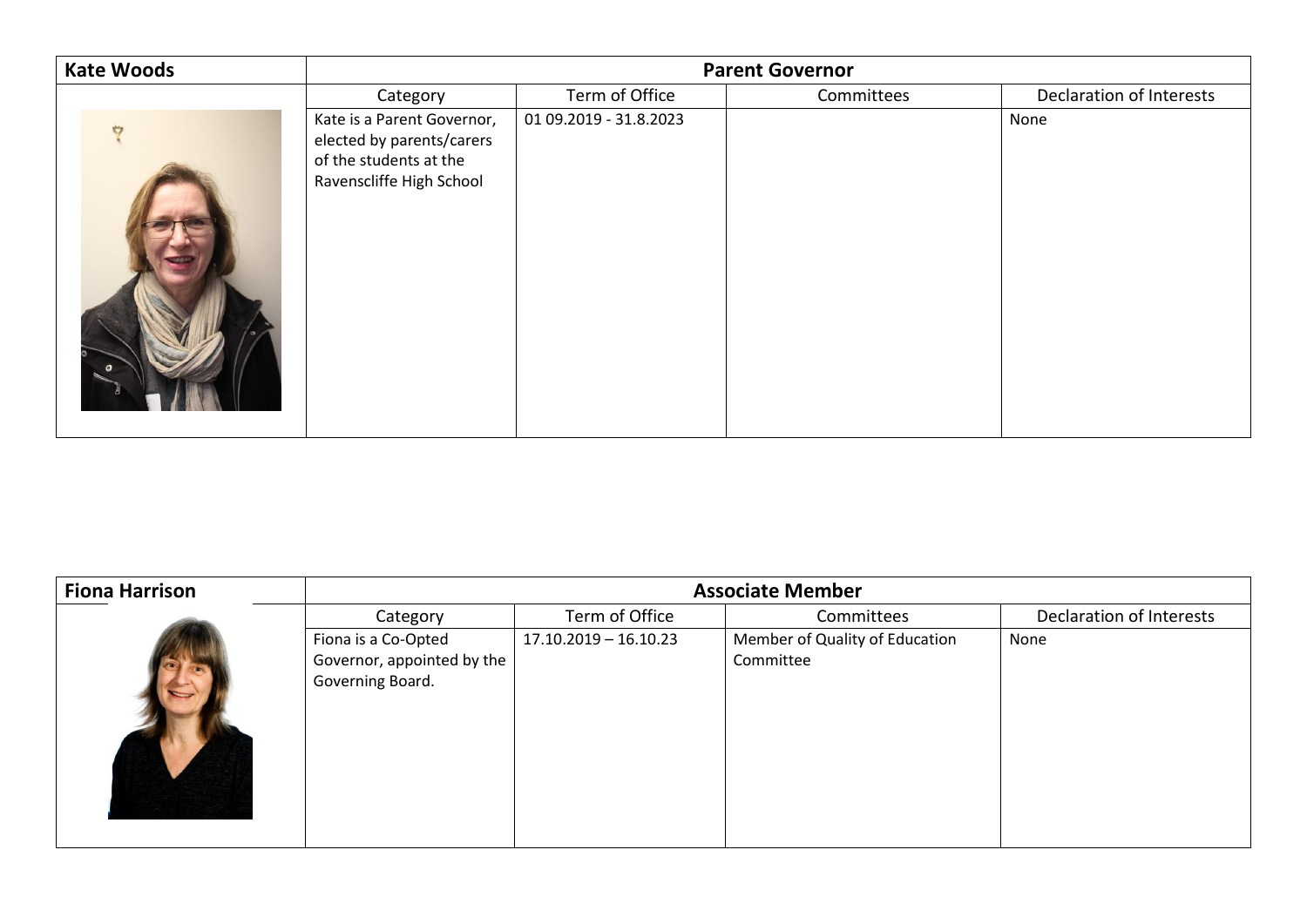| <b>Brendan Heneghan</b> | <b>Co-opted Governor</b>                                               |                       |                                                                                  |                          |
|-------------------------|------------------------------------------------------------------------|-----------------------|----------------------------------------------------------------------------------|--------------------------|
|                         | Category                                                               | Term of Office        | Committees                                                                       | Declaration of Interests |
|                         | Brendan is a co-opted<br>Governor appointed by the<br>Governing Board. | 3.5.2018 to 2.05.2022 | Member of Quality of Education<br>Committee<br><b>Chair of Culture Committee</b> | None                     |

| <b>Chris Lingard</b> | <b>Headteacher</b>                                       |                |                                                                                                                                                                                                                          |                          |
|----------------------|----------------------------------------------------------|----------------|--------------------------------------------------------------------------------------------------------------------------------------------------------------------------------------------------------------------------|--------------------------|
|                      | Category                                                 | Term of Office | Committees                                                                                                                                                                                                               | Declaration of Interests |
|                      | Chris is the Headteacher at<br>Ravenscliffe High School. | Not applicable | Member of Quality of Education<br>Committee<br>Member of Health & Safety and<br>Infrastructure Committee<br>Member of Safeguarding and People<br>Committee<br>Member of Finance Committee<br>Member of Culture Committee | None                     |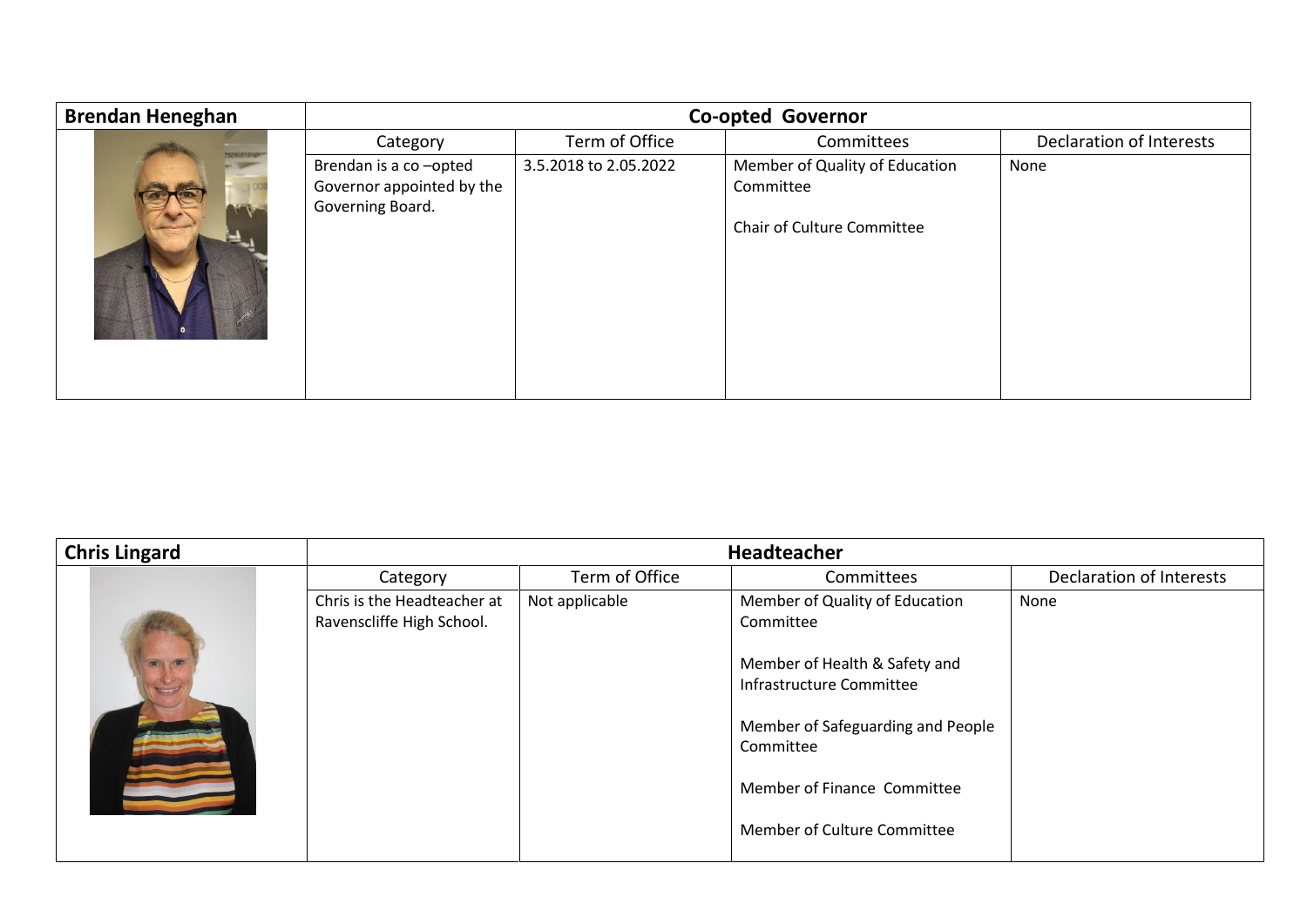| <b>Malcolm Nutton</b> | <b>Co-opted Governor</b>                                                                     |                        |                                                            |                          |
|-----------------------|----------------------------------------------------------------------------------------------|------------------------|------------------------------------------------------------|--------------------------|
|                       | Category                                                                                     | Term of Office         | Committees                                                 | Declaration of Interests |
|                       | Malcom is a co-opted<br>Governor appointed by the<br>Governing Board<br>Lead governor on H&S | $1.01.2021 - 31.12.24$ | Chair of Health and Safety and<br>Infrastructure Committee | None                     |

| <b>Lorraine Rayner</b> | <b>Parent Governor</b>                                                                                               |                       |                                                                                                                                                                                                                  |                          |
|------------------------|----------------------------------------------------------------------------------------------------------------------|-----------------------|------------------------------------------------------------------------------------------------------------------------------------------------------------------------------------------------------------------|--------------------------|
|                        | Category                                                                                                             | Term of Office        | Committees                                                                                                                                                                                                       | Declaration of Interests |
| $\circ$<br>$\bullet$   | Lorraine is a Parent<br>Governor, elected by<br>parents/carers of the<br>students at the Ravenscliffe<br>High School | 01.11.2018-31.10.2022 | <b>Chair of Performance Management</b><br><b>Team Committee</b><br>Chair of Safeguarding and People<br>Committee<br>Member of Appointments & Pay<br>Committee<br>Member of the Quality of Education<br>Committee | None                     |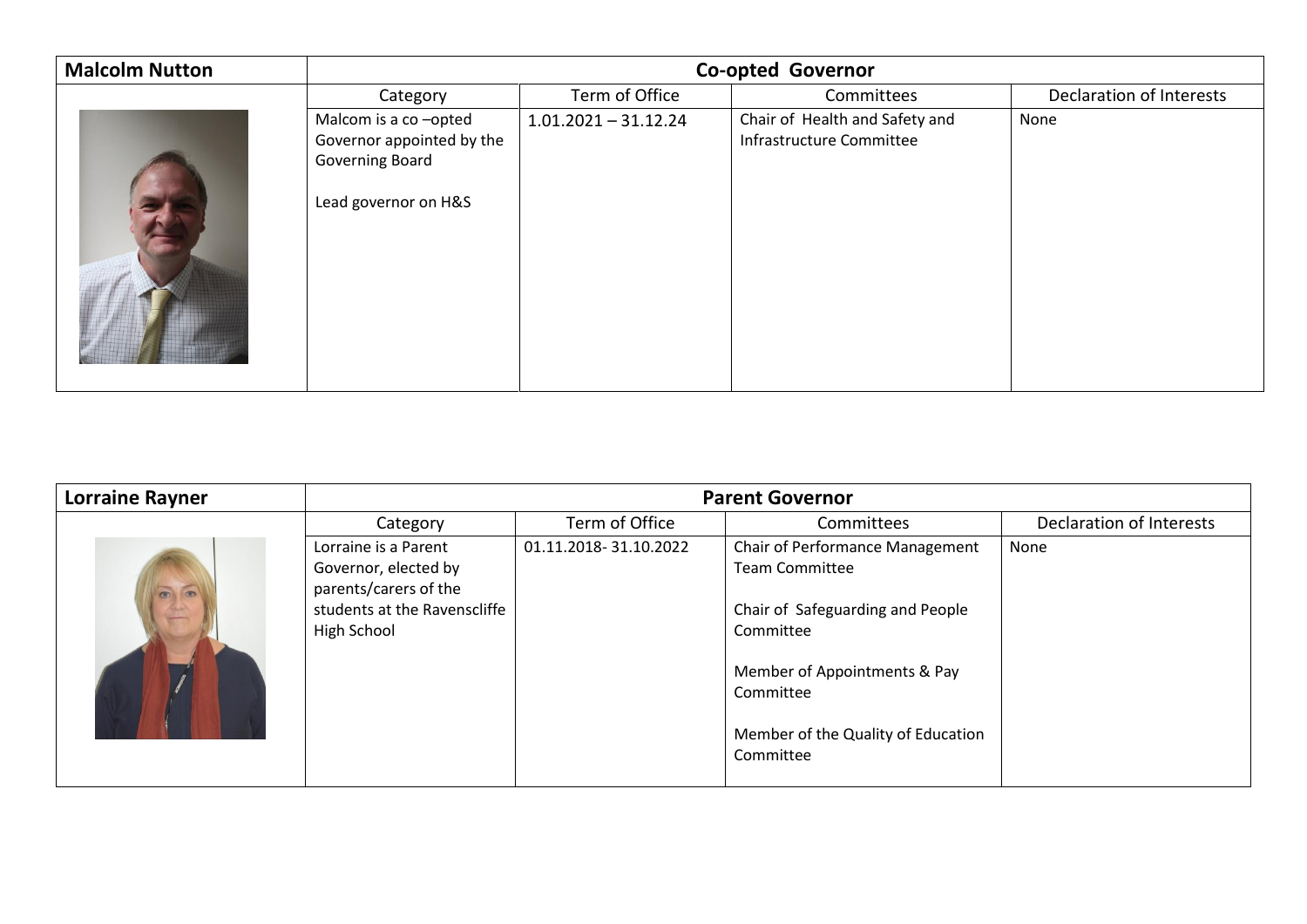| <b>Paolo Williams</b> | <b>Staff Governor</b>                                                               |                         |                             |                          |
|-----------------------|-------------------------------------------------------------------------------------|-------------------------|-----------------------------|--------------------------|
|                       | Category                                                                            | Term of Office          | Committees                  | Declaration of Interests |
|                       | Paolo is a staff governor<br>appointed by the staff at<br>Ravenscliffe High School. | 11.05.2018 - 10.05.2022 | Member of Culture Committee | None                     |

| <b>David Wells</b> | <b>Co-opted Governor</b>                                             |                      |                                 |                                                                                                    |
|--------------------|----------------------------------------------------------------------|----------------------|---------------------------------|----------------------------------------------------------------------------------------------------|
|                    | Category                                                             | Term of Office       | Committees                      | Declaration of Interests                                                                           |
|                    | David is a co-opted<br>governor appointed by the<br>Governing Board. | 1.11.2018 - 31.10.22 | Vice Chair of Finance Committee | David is the nephew of the<br><b>School Administration Manager</b><br>and cousin of the IT Manager |